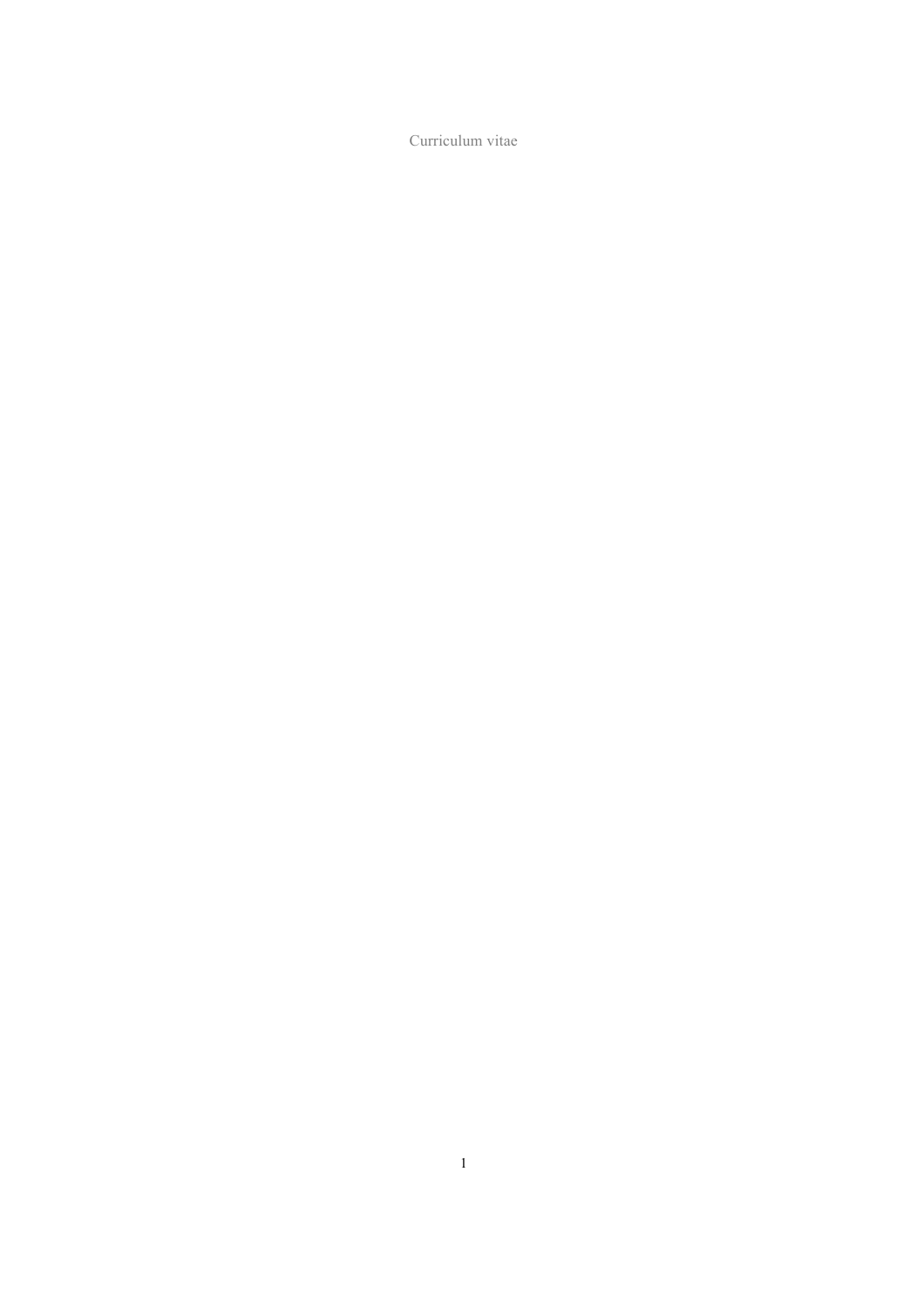# **NARGES GOLKAR**

Registered Architect and Urban Researcher Adjunct Professor and Research Fellow at University of Politecnico di Milano Department of Architecture and Urban studies (DASTU) MSLab-Measure and Scale of the Contemporary City Research Lab

# $EDUCATION$

# UNIVERSITY OF POLITECNICO DI MILANO, ITALY 2010-2014 Ph.D. in Architecture and Urban Design, with Distinction *Thesis: Third-scape and Integrated Urbanity. City-territory as a whole and its design methods*

E: narges.golkar@polimi.it

## **TEACHING EXPERIENCE**

| UNIVERSITY OF POLITECNICO DI MILANO                                                | Mar 2019-July 2019 |  |  |
|------------------------------------------------------------------------------------|--------------------|--|--|
| Leonardo Campus                                                                    |                    |  |  |
| Teaching design studio: Final Thesis Studio B- Landscape Design                    |                    |  |  |
| Resilient Landscape And Public Spaces through the regeneration of peripheral areas |                    |  |  |
| located in three different cities: Milan / Nice / Barcelona                        |                    |  |  |
| UNIVERSITY OF POLITECNICO DI MILANO                                                | Sept 2018-Feb 2019 |  |  |
| Piacenza Campus                                                                    |                    |  |  |
| Lecturer and Design Tutor                                                          |                    |  |  |
| Teaching design studio: Sustainable Architecture and Landscape Design-2017         |                    |  |  |
| The case of Tingua Valley, Rio de Janeiro, Brazil                                  |                    |  |  |
| UNIVERSITY OF POLITECNICO DI MILANO                                                | Oct 2017-July 2018 |  |  |
| Leonardo Campus                                                                    |                    |  |  |
| <b>Adjunct Professor</b>                                                           |                    |  |  |
| Course: Complex Infrastructure (Architectural Design For Complex                   |                    |  |  |
| Construction Studio 2)                                                             |                    |  |  |
| UNIVERSITY OF POLITECNICO DI MILANO                                                | Sept 2017-Feb 2018 |  |  |
| Piacenza Campus                                                                    |                    |  |  |
| Lecturer and tutor                                                                 |                    |  |  |
| Teaching design studio: Sustainable Architecture and Landscape Design-2017         |                    |  |  |
| The case of Rio de Janeiro, Brazil                                                 |                    |  |  |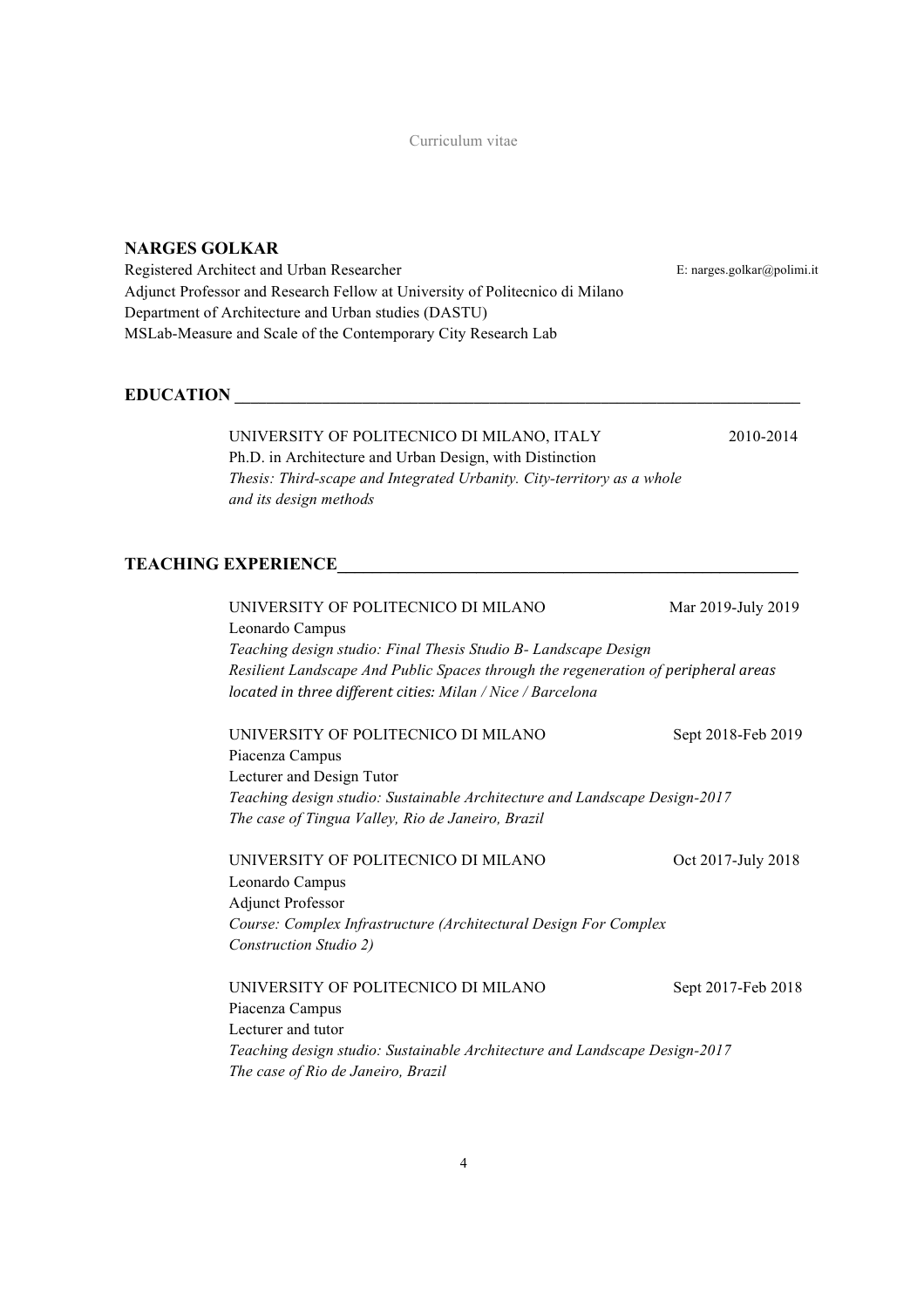| UNIVERSITY OF POLITECNICO DI MILANO                                                       | Sept 2016-Feb 2017    |
|-------------------------------------------------------------------------------------------|-----------------------|
| Piacenza Campus                                                                           |                       |
| Lecturer and tutor                                                                        |                       |
| Teaching design studio: Sustainable Architecture and Landscape Design-2016                |                       |
| Sustainable urban regeneration, the case of Piacenza                                      |                       |
| UNIVERSITY OF POLITECNICO DI MILANO                                                       | 9th-18th Dec 2015     |
| Piacenza Campus                                                                           |                       |
| Lecturer and tutor                                                                        |                       |
| 1 <sup>st</sup> Bishop Cities International Congress and Workshop                         |                       |
| Developing the urban strategies and architectural design projects for                     |                       |
| re-positioning the city of Piacenza in the regional network for a resilient growth        |                       |
| UNIVERSITY OF POLITECNICO DI MILANO                                                       | 6th-22th July 2015    |
| Milan-Leonardo Campus                                                                     |                       |
| School of Architecture, Urban Planning and Construction Engineering<br>Tutor              |                       |
| Metropolitan Food Patterns International Workshop: From food smart                        |                       |
| mapping to viral dynamics of public space creation. A research on Taiwan                  |                       |
| urban context. In Collaboration with Tunghai University                                   |                       |
|                                                                                           |                       |
| <b>TEHRAN UNIVERSITY</b>                                                                  | 3th-9th May 2015      |
| College of Fine Arts                                                                      |                       |
| Coordinating Tutor                                                                        |                       |
| TEHRAN-CEE. Culture-Economy-Energy International Seminar-Workshop                         |                       |
| Developing an integrated design strategy for Tehran Metropolitan Region                   |                       |
|                                                                                           |                       |
| and presenting the urban projects for three intermediate urban centralities               |                       |
| UNIVERSITY OF POLITECNICO DI MILANO                                                       | 25th Jan-1th Feb 2013 |
| Milan-Leonardo Campus                                                                     |                       |
| School of Architecture, Urban Planning and Construction Engineering                       |                       |
| Tutor and Speaker                                                                         |                       |
| Metropolitan Architecture International Workshop: Design strategies                       |                       |
| for medium/small size cities, facing metropolitan explosive growth                        |                       |
| UNIVERSITY OF POLITECNICO DI MILANO                                                       | 2013-2014             |
| Milan-Leonardo Campus                                                                     |                       |
| School of Architecture Urban Planning Construction Engineering                            |                       |
| Coordinating Tutor<br>Urban and architectural design studio: 'Metropolitan Architecture", |                       |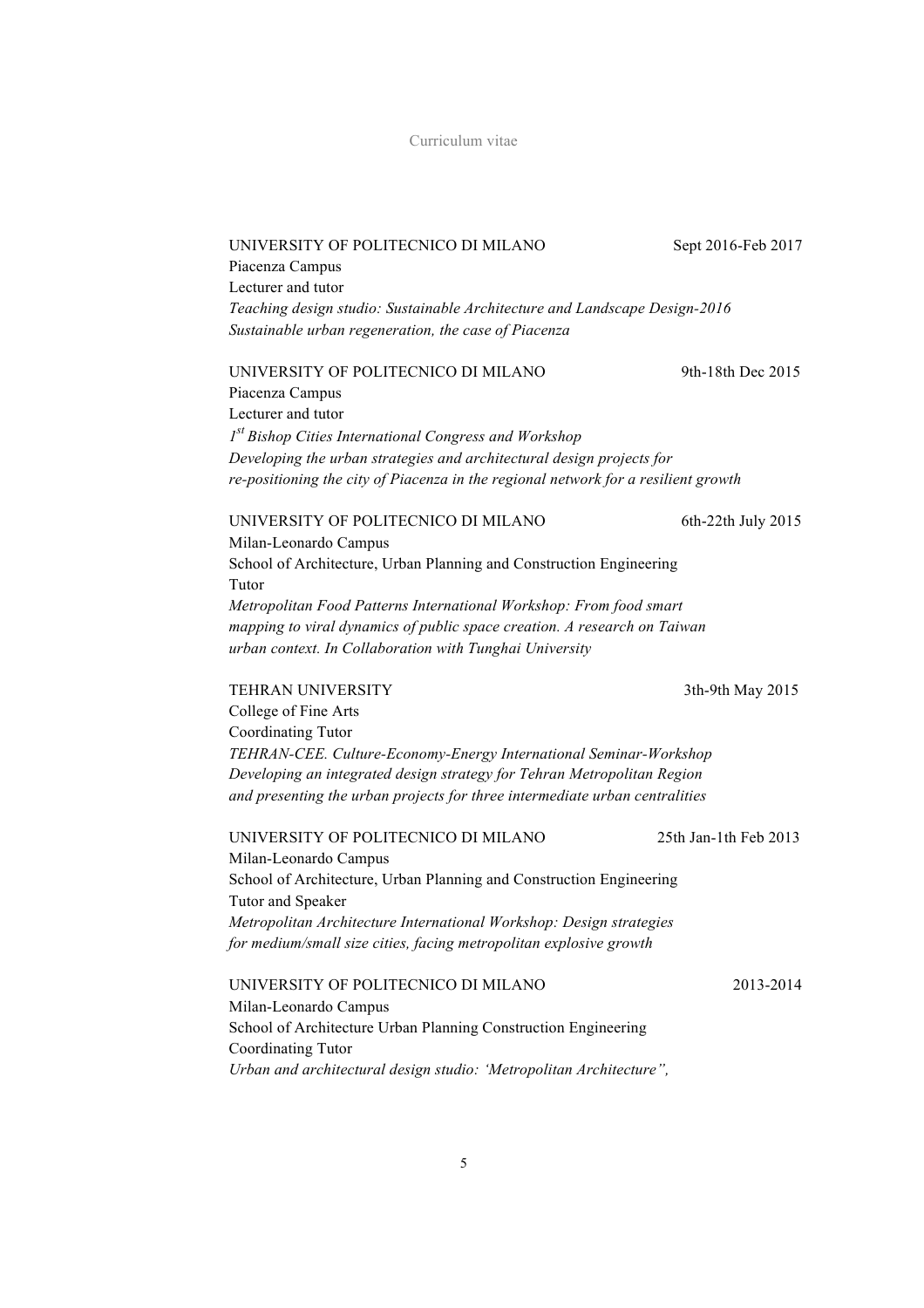*in collaboration with World Bank, focusing on Cairo, Tehran, Istanbul and London Metropolitan Regions*

#### IAU UNIVERSITY OF TEHRAN-TCB 2006-2008

Department of architecture and urbanism

*Teaching assistant, architect participatory design studio, undergraduate urbanism seminars.*

*Courses: Design Principles and Applications, Social Housing Projects, feasibility studies and design principles, Sustainable Architecture: studying the various ecological contexts and their relevant architectural solutions*

#### **RESEARCH EXPERIENCE\_\_\_\_\_\_\_\_\_\_\_\_\_\_\_\_\_\_\_\_\_\_\_\_\_\_\_\_\_\_\_\_\_\_\_\_\_\_\_\_\_\_\_\_\_\_\_\_\_\_\_\_\_**

### SUSTAINABLE URBAN REGENERATION THROUGH AN INTEGRATED METROPOLITAN VISION

*The Case Of Baharestan Square and Parliament Area in Tehran* 2017-Present University of Politecnico di Milano, Department of Architecture and Urban Studies-DASU

*The research with the focus on the concept of sustainable urban regeneration in particular studies the spatial relation between the parliament area, Bahrestan Square (a historic public square where currently works as a traffic node) and its urban context. Investigating and examining the mutual interchange between the inclusion and exclusion, which continuously re-define/re-form the borderline and structure of private (impermeable) and public (permeable) is the key notion of this research. The outcome of research has been accepted to be published in 'The Journal of Architectural and Planning Research' in October 2018, and The Writingplace Journal for Architecture & Literature, Issue #2, Inscriptions: Tracing Place in September 2018*

#### A PERMANENT OBSERVATORY ON TEHRAN 2013-2016

'Sustainable development through an integrated metropolitan vision' University of Politecnico di Milano, Department of Architecture and Urban Studies-DASU

*Investigating the design strategies and tools for new sustainable growth: case of Tehran: This collaborative research between MSLab at Department of Architecture and Urban Studies-University of Politecnico di Milano and Azad University-IAU, studied the emerging challenges of Tehran Metropolis for a resilient and inclusive development, reflecting the potential of post-industrial landscapes, infrastructures and dismissed voids as new terrains of public realm. The outcome of this research was represented through the 10 days exhibition:*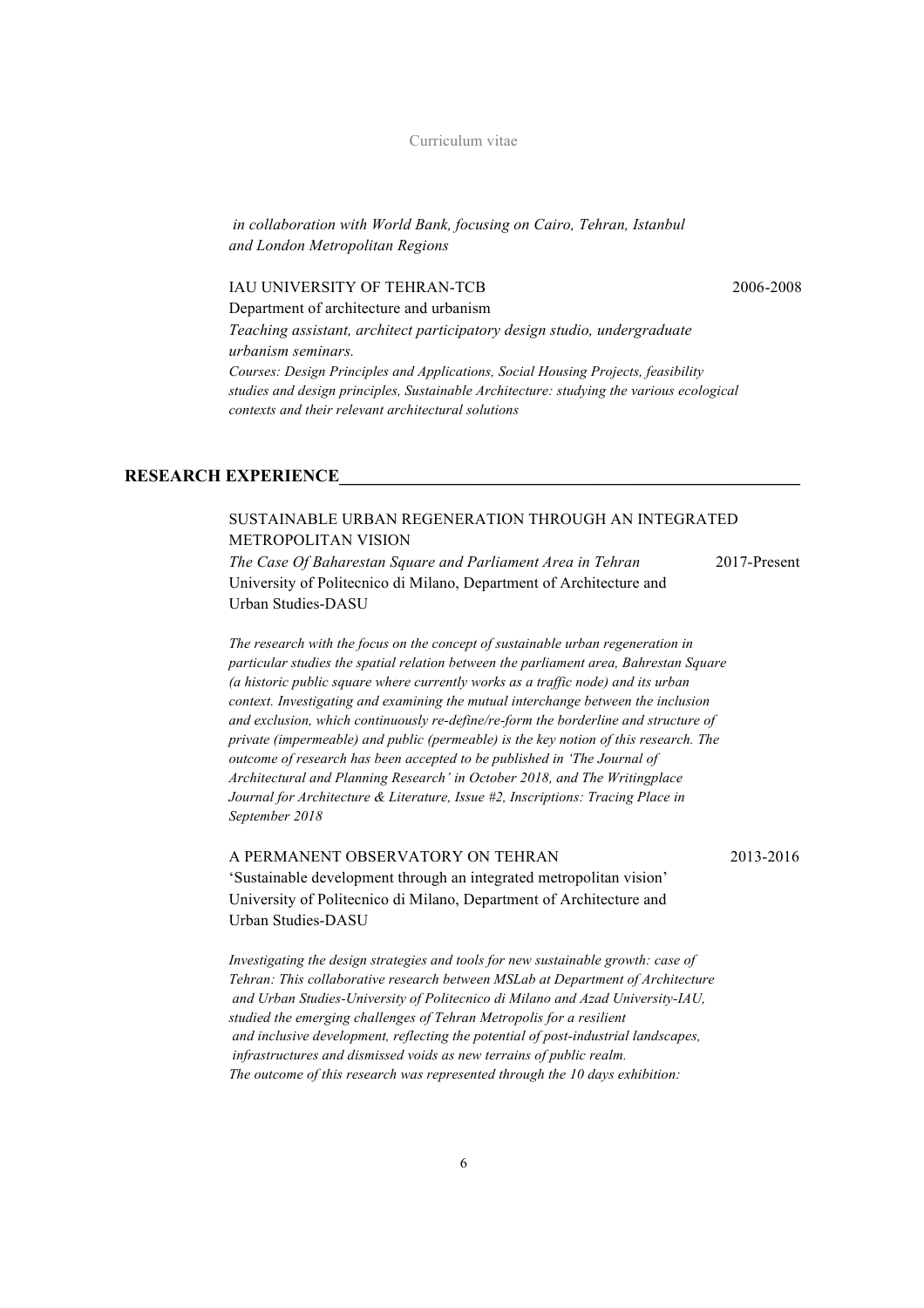*"THE PROJECT OF A METROPOLIS" 5th-11th July 2016 in School of Architecture, Urban Planning and Construction Engineering, Politecnico di Milano*

### CRITICAL COMMON GROUNDS2014-2016

City between Territorial Logics and Urban Dynamics University of Politecnico di Milano, Department of Architecture and Urban Studies-DASU-MSLab

*The Research focused on experimenting new design concepts and integrated urban methodologies in selection of metropolitan contexts (mostly in middle-east region), perusing the re-evaluation of architectural project, to be strategically realized in between place (local) and process (global). Several master thesis studies have been developed through the process of this research, and the outcomes have been presented in Eclas Conference 2017: A Landscape Architecture Conference at the University of Greenwich, London. 10-13 September 2017*

#### RESEARCH PROGRAM OF NATIONAL INTEREST Nov-Jun 2011

Tools and design strategies for Urban Regeneration: Open spaces, Infrastructure and Architecture case of 'Tore Bella Monaca' Neighborhood, Rome

*The research has been conducted Inside the Design Laboratory 3 of the PhD in Research of the Politecnico di Milano, School of Architecture and Society (PAU), Department of Architecture and Urban Studies (DAStU ex DIAP) with Università Degli Studi di Roma, Università di Reggio Calabria Project related to PRIN 2008: MIUR Ministry of University Education and Research. PRIN Scientific research program of major national interest Responsibles: prof. Guya Bertelli, prof. Roberto Spagnolo, prof. Ilaria Valente National Coordinator: prof. Marta Calzolaretti, Università Sapienza di Roma, Dipartimento di Architettura e Progetto HousingLab. The outcome of research represented in Fiera EIRE – sezione: Social Housing Exibition (7th-9th Jun 2011)*

TERRITORIAL DESIGN STRATEGIES: CASE OF MILAN2010-2011

Regeneration of post-war neighborhoods in the west zone of Milan Metropolitan Region ("RIGENERARE MILANO OVEST - un percorso di ricerca tramite sperimentazioni progettuali")

*The research has been developed Inside the Design Laboratory 1 of the PhD in Research of the Politecnico di Milano, School of Architecture and Society (PAU), Department of Architecture and Urban Studies (DAStU ex DIAP)), Coordinated by prof. Ilaria Valente, as part of the MIUR-PRIN Research 2008 title: "Regeneration of marginal urban tracks and margins- Methods, tools and project strategies for new forms of sustainable living ". Project represented in the exhibition: "Multiscalar Interception. A methodology for delivering quality to the isolated city neighborhoods "-Case Study: San Siro Quarter,*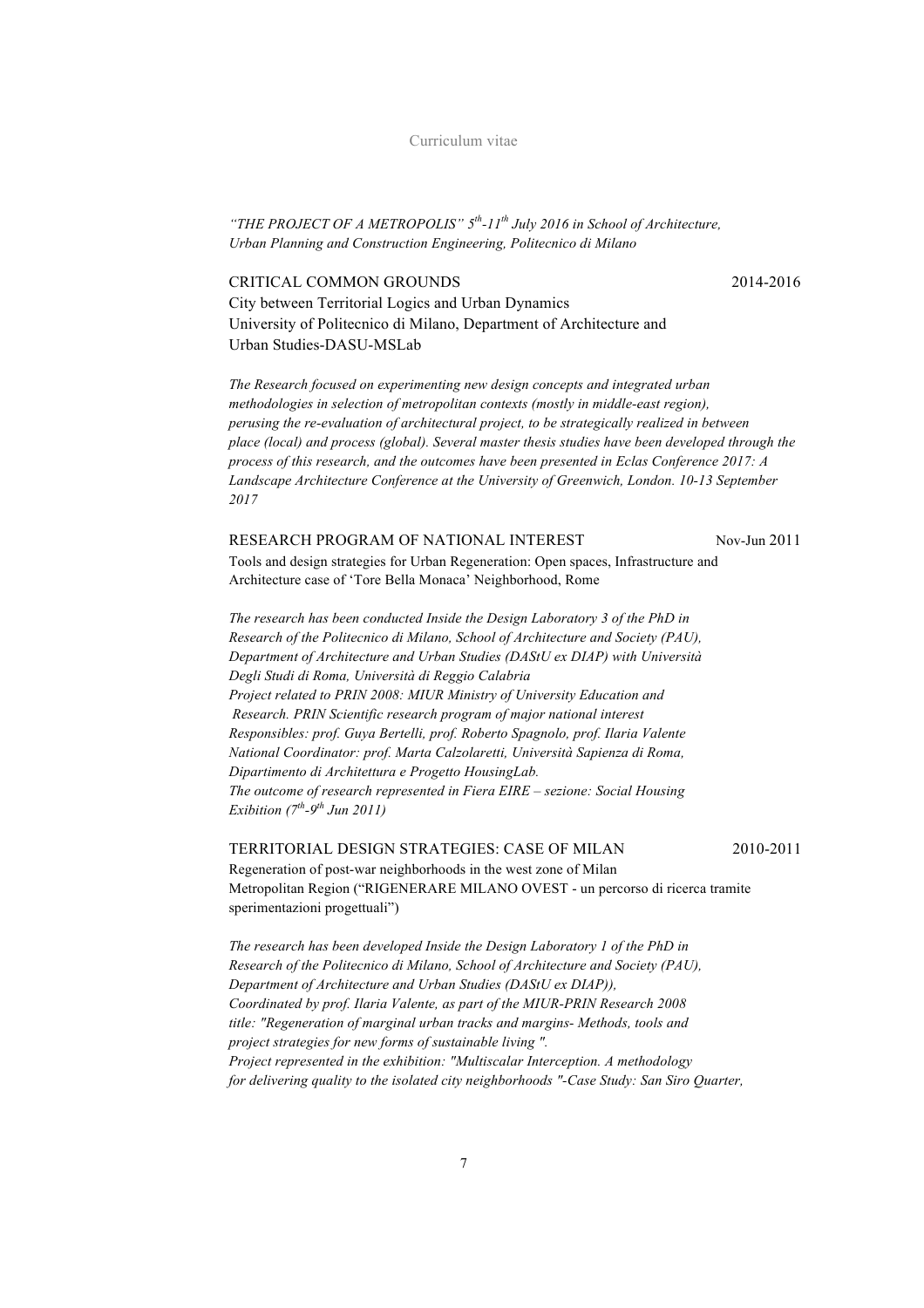*By: Paola Bracchi and Narges Golkar*

#### **RESEARCH INTERESTS**

Research into how today metropolitan landscapes are, and should be shaped, my work combines critical analysis and urban scale thinking/design that strategically integrates landscape, ecology, infrastructure and socio-economic factors in the public realm specially to activate underutilized urban spaces. My research is organized through three overlapping themes of: a) **knowledge and rationality** of current metropolitan urbanization, b) employing **integrated and trans-scalar design strategies and tools** to study complex urban systems c) exploring the **generative capacity of underutilized spaces,** and their remediation/activation, as the catalyst for construction of a resilient, accessible and adaptable territorial landscape.

#### PUBLICATIONS & CONFRENCE PRESENTATIONS

Golkar, Narges. (in press). New Integrative Approach for Sustainable Regeneration of the Historic Centers: Case of Casbah Algiers and Baharestan Tehran. *International Journal of Architectural Research.* 

Golkar, Narges, A.Rashed, 2017, The Inter-Scape. An Integrated Design Strategy (IDS) for Resilient Urban-Rural Development. The Case of Nazhvan Park, Isfahan. Eclas Conference 2017 Proceeding: A Landscape Architecture Conference at the University of Greenwich, London. 10-13 September 2017- ISBN 978-0-9935909-6-2

Golkar, Narges, 2015, Tehran, the Challenges of Being a Metropolis, in Contin, Antonella, ed, Questo Metropolitan Architecture, Maggioli Editore. Milan, PP. 442-460. ISBN/EAN: 889160903X/ 978-8891609038

Golkar, Narges, Rana Saffari, 2014, Urban Configuration Through A Constant Receptive Entity, In Cavallo, Roberto et al, ed, 'New Urban Configurations'. IOS Press, Amsterdam, PP.736-742. DOI: 10.3233/978-1-61499-365-0-741

Golkar, Narges, Paola Bracchi, 2011, Multiscalar Intervention. A methodology for delivering quality to the isolated city neighborhoods, Case study: Quartiere San Siro. Demolizione/Ricostruzione e rifunzionalizzazione, in Territorio, Rivista trimestrale del Dipartimento di Architettura e Pianificazione del Politecnico di Milano, n. 59 Franco Angeli, Monza. ISSN: 1825-8689

Golkar, Narges. Heterogeneous Paces in Urban Transformation, Abstract and poster presented at "EAAE/ARCC Conference on Architectural Research", Cities in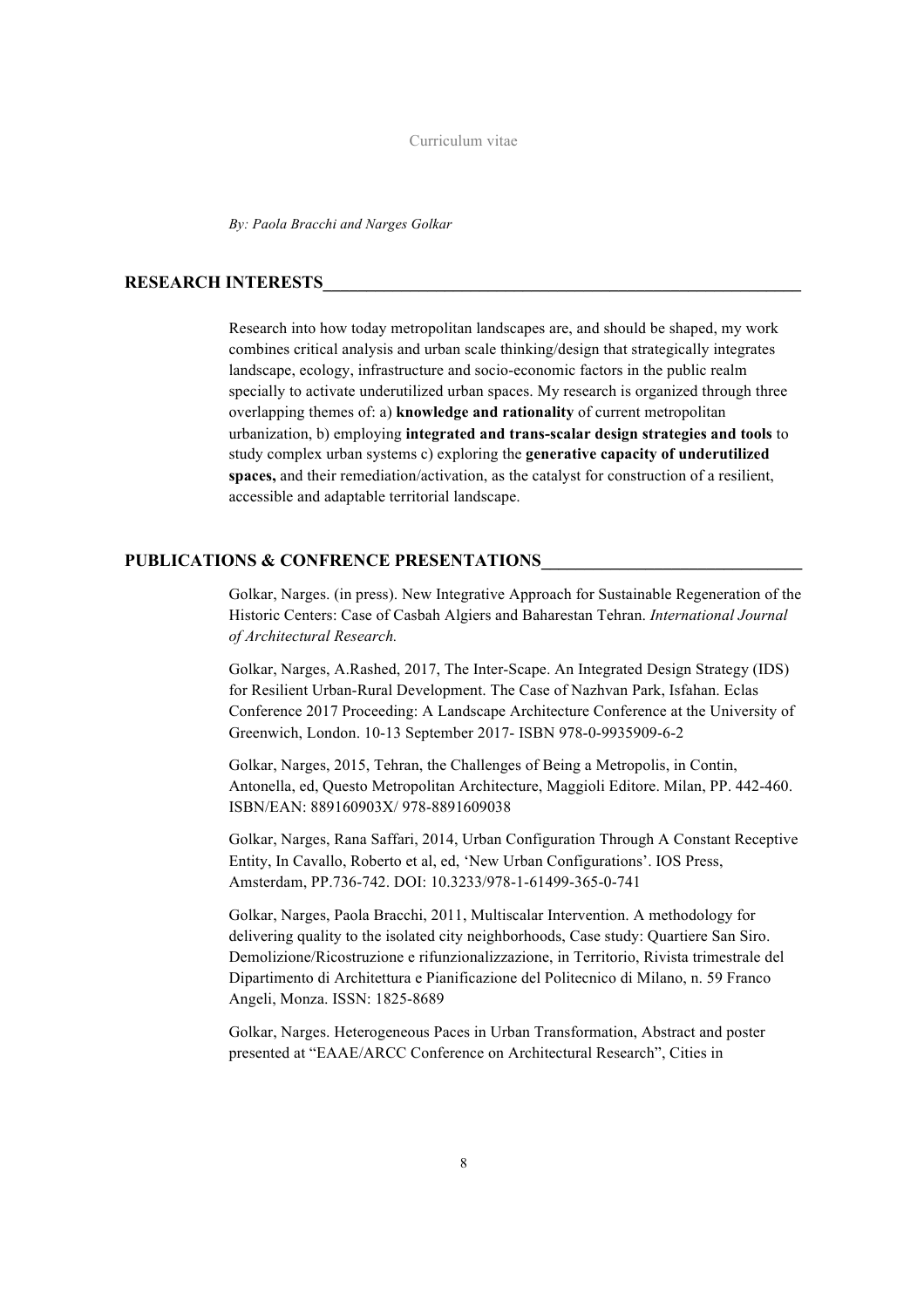transformation- Research & Design: Ideas, Methods, Techniques, Tools, Case studies, Milano 7-12 June 2012 - Politecnico di Milano. Web: http://emma.polimi.it

Golkar, Narges, Non-Places, City without Memory, paper presented in 'Urban Hybridization In Contemporary Territories', International Call For Ideas 2010

Golkar, Narges, Paola Bracchi, 2011, Finistra Su Bergamo. Resalire Citta Alta, in Cozza, Cassandra, ed, Trame Urbane e Connessioni Architettoniche. Progetti, Strategie e Ricerche per La Citta Contemporanea, Maggioli Editore, Milano, pp.106-110. ISBN:978-88387-6009-8

Golkar, Narges. (in press). The role of Public Squares as Catalytic Common Assets- the case of Baharestan Square. *The Writingplace Journal for Architecture & Literature, Issue #2, Inscriptions: Tracing Place*

#### **WORKSHOPS, SEMINARS AND EXHIBITIONS\_\_\_\_\_\_\_\_\_\_\_\_\_\_\_\_\_\_\_\_\_\_\_\_\_\_\_\_\_\_\_\_\_\_**

**Summer School** Milan 6<sup>th</sup> - 14<sup>th</sup> September 2018

*New Forms Of "Continuity" In The Historical Urban Fabric Urban regeneration of San Remo site in Milan* Department of Civil and Environmental Engineering-DICA The Summer School aimed at the search for a balance between vision and construction, between form and technical innovation, to elicit propositions relevant to the issues of contemporary urban transformations within the context of a historic city.

Contribution as Scientific committee and lecturer

**Seminar-Workshop: M.A. RIO Rio de Janeiro** November 2017 *M.A.RIO: Metropolitan Approach for Rio de Janeiro, Brazil* Geographical tools & metropolitan food and water system analysis for Rio de Janeiro Metropolitan Projects Acupuncture Pontifical Catholic University, Rio de Janeiro, Brazil *10 days seminar-workshop in collaboration with Conservation de International Brazil and PUC-Rio* Contribution as Scientific committee and lecturer https://calendario.eventi.polimi.it/#tehran

#### **Seminar-Workshop: METACITY** Milan November 2016

Reflections on Contemporary public spaces and their integrative role University of Politecnico di Milano, Campus of Leonardo Da Vinci *A one-day seminar within the intensive course of* '*Recombinant City'*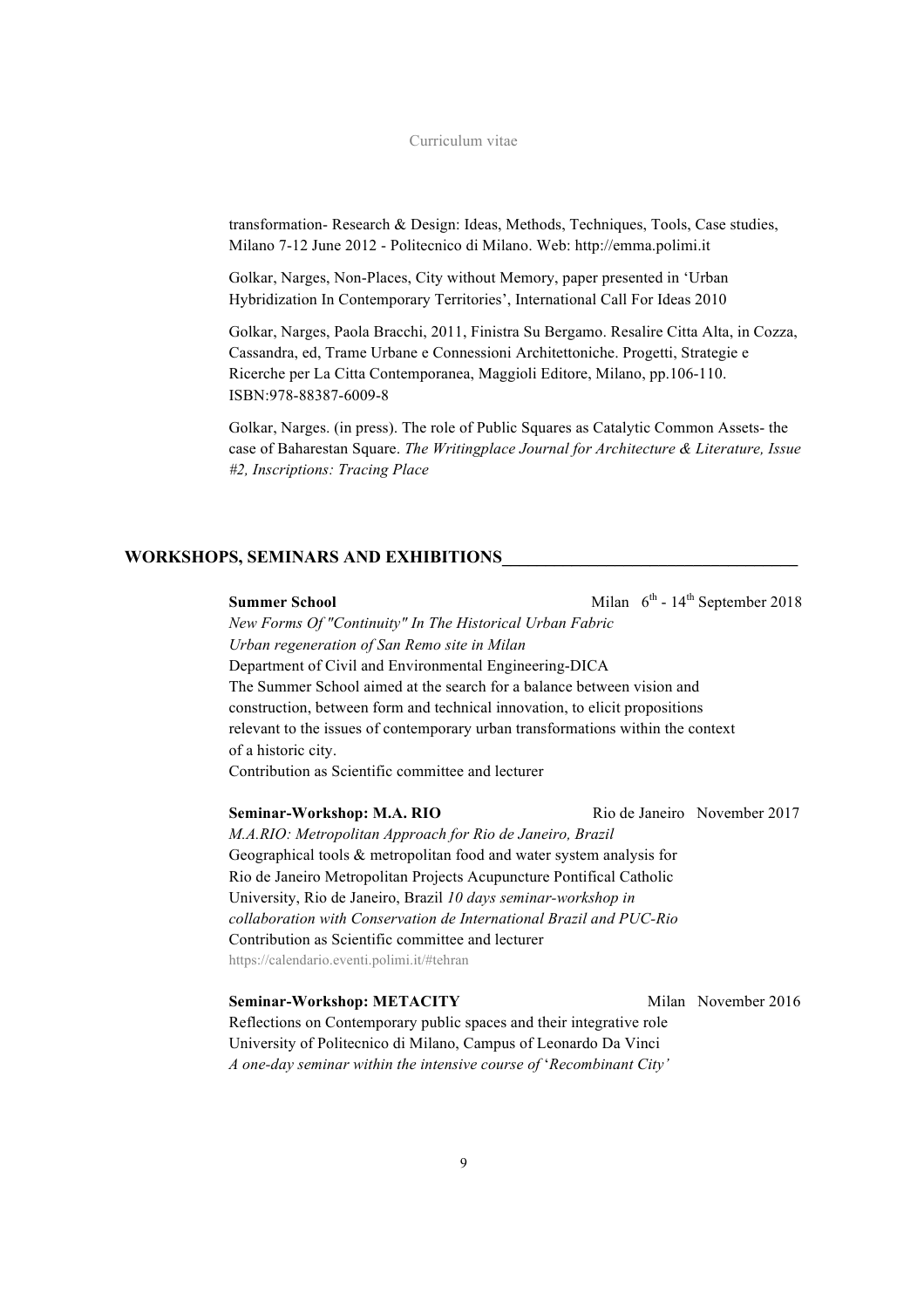*By prof. David Graham Shane*, *Organized by MSLab-Dastu* Moderator: Narges Golkar https://calendario.eventi.polimi.it/#tehran

#### **Exhibition: THE PROJECT OF A METROPOLIS** Milan July 2016

University of Politecnico di Milano, Campus of Leonardo Da Vinci *A thematic review of research projects on Tehran metropolis developed by MSLab-Dastu* Exhibition Curator: Narges Golkar https://calendario.eventi.polimi.it/#tehran

# **Seminar-Workshop: 1st BISHOP CITIES** Piacenza December 2015

International Congress And Workshop University of Politecnico di Milano, Campus of Piacenza *Medium and small cities: their growth, sustainable architecture, ecologies and landscape* Lecturer and tutor architect in design workshop http://www.metropolitan-architecture.polimi.it

#### **Workshop: METROPOLITAN FOOD PATTERNS** Milan July 2015

University of Politecnico di Milano & Tunghai University *From food smart mapping to viral dynamics of public space creation, a research on Taiwan urban context*  Lecturer and tutor architect in design workshop http://www.metropolitan-architecture.polimi.it

**Seminar-Workshop: TEHRAN-CEE. Culture-Economy-Energy** Tehran May 2015 University of Tehran & University of Politecnico di Milano *An integrated design strategy for Tehran Metropolitan Region, three intermediate urban landscapes* Coordinator, lecturer and head-tutor in design workshop http://www.tehran-cee.com

**Seminar-Workshop: METROPOLITAN ARCHITECTURE** Milan December 2014 University of Politecnico di Milano *Design strategies for medium/small size cities, facing metropolitan explosive growth* Co-curator, Lecturer, and tutor in design workshop www.metropolitan-architecture.polimi.it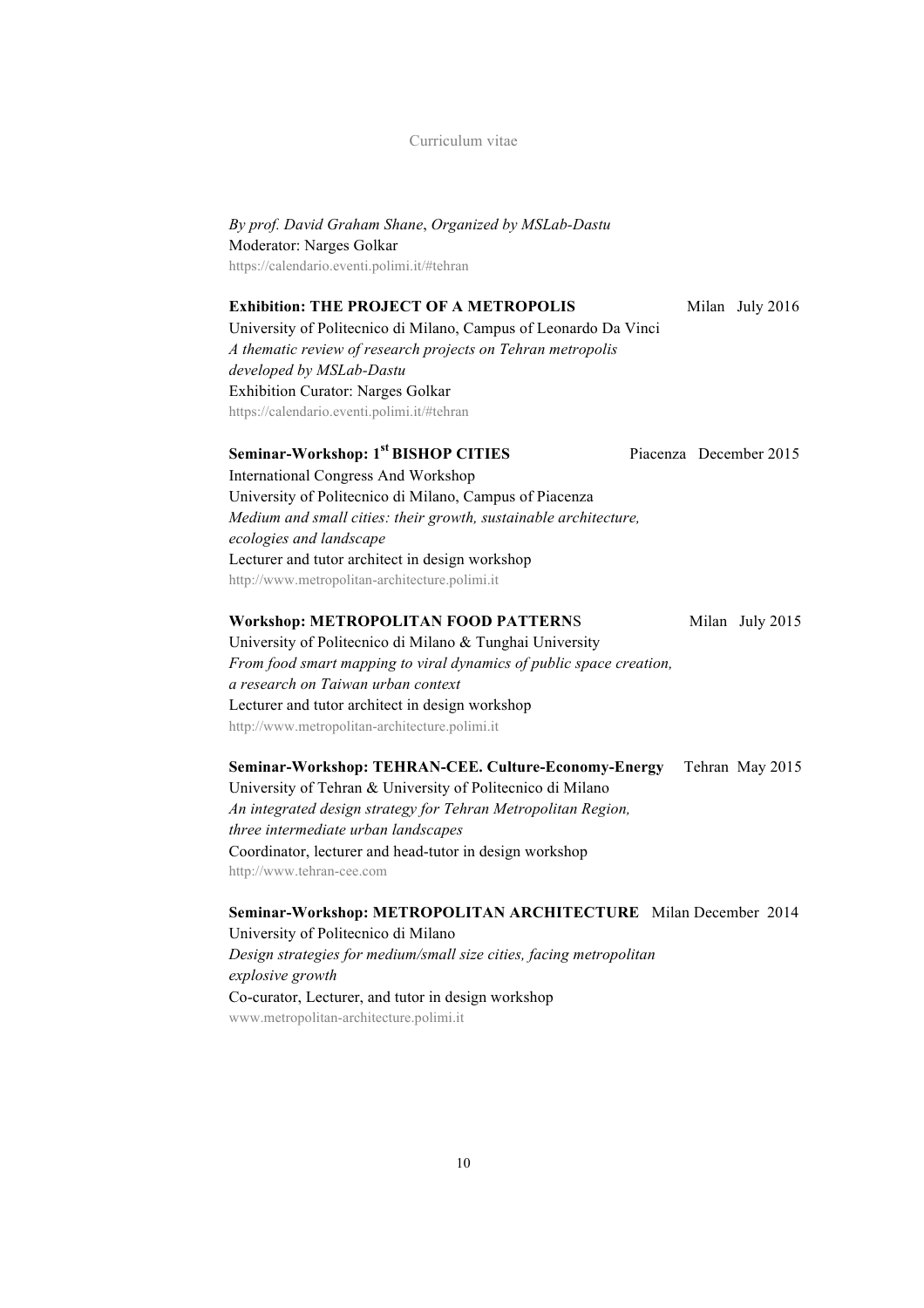#### **SELECTED LECTURES:**

| <b>Re-Defining Infrastructure</b>                                            |       | Milan Nov 2017 |
|------------------------------------------------------------------------------|-------|----------------|
| University of Politecnico di Milano-Leonardo Campus                          |       |                |
| Complex Infrastructure-Architectural Design For Complex Constructions Studio |       |                |
| Crosscape: Infrastructure as Landscape as Architecture                       | Milan | Dec 2017       |
| University of Politecnico di Milano-Leonardo Campus                          |       |                |
| Complex Infrastructure-Architectural Design For Complex Constructions Studio |       |                |
| <b>The Forms of Performances-</b>                                            | Milan | Mar 2017       |
| The Architecture of Composite Networks                                       |       |                |
| University of Politecnico di Milano-Leonardo Campus                          |       |                |
| Complex Infrastructure-Architectural Design For Complex Constructions Studio |       |                |
|                                                                              |       |                |
| <b>Infrastructural Ground: In/formed by Land</b>                             | Milan | Mar 2017       |
| University of Politecnico di Milano-Leonardo Campus                          |       |                |
| Complex Infrastructure-Architectural Design For Complex Constructions Studio |       |                |
|                                                                              |       |                |
| <b>The Critical Common Ground-s</b>                                          | Milan | Nov 2016       |
| Recapturing the City in-between place and space                              |       |                |
| University of Politecnico di Milano-Piacenza campus-                         |       |                |
| Sustainable Architecture and Landscape Design Studio 1                       |       |                |
| City/territory and landscapes of intermediation-                             | Milan | Dec 2015       |
| The case of two medium-size cities                                           |       |                |
| University of Politecnico di Milano-Piacenza campus-                         |       |                |
| Sustainable Architecture and Landscape Design Studio 1                       |       |                |
| The architecture of Territory-                                               | Milan | Nov 2014       |
| A geo-territorial valorization of urban project                              |       |                |
| University of Politecnico di Milano- Leonardo Campus                         |       |                |
| Urban and architectural design studio                                        |       |                |
|                                                                              |       |                |

# **THESIS SUPERVISION\_\_\_\_\_\_\_\_\_\_\_\_\_\_\_\_\_\_\_\_\_\_\_\_\_\_\_\_\_\_\_\_\_\_\_\_\_\_\_\_\_\_\_\_\_\_\_\_\_\_\_\_**

MASTER THESIS A.A. 2017-2018 Students: Arash Molaei Title: THE FUTURE O PAST: Sustainable Regeneration of Tehran's Historic Center through an Integrated Metropolitan Vision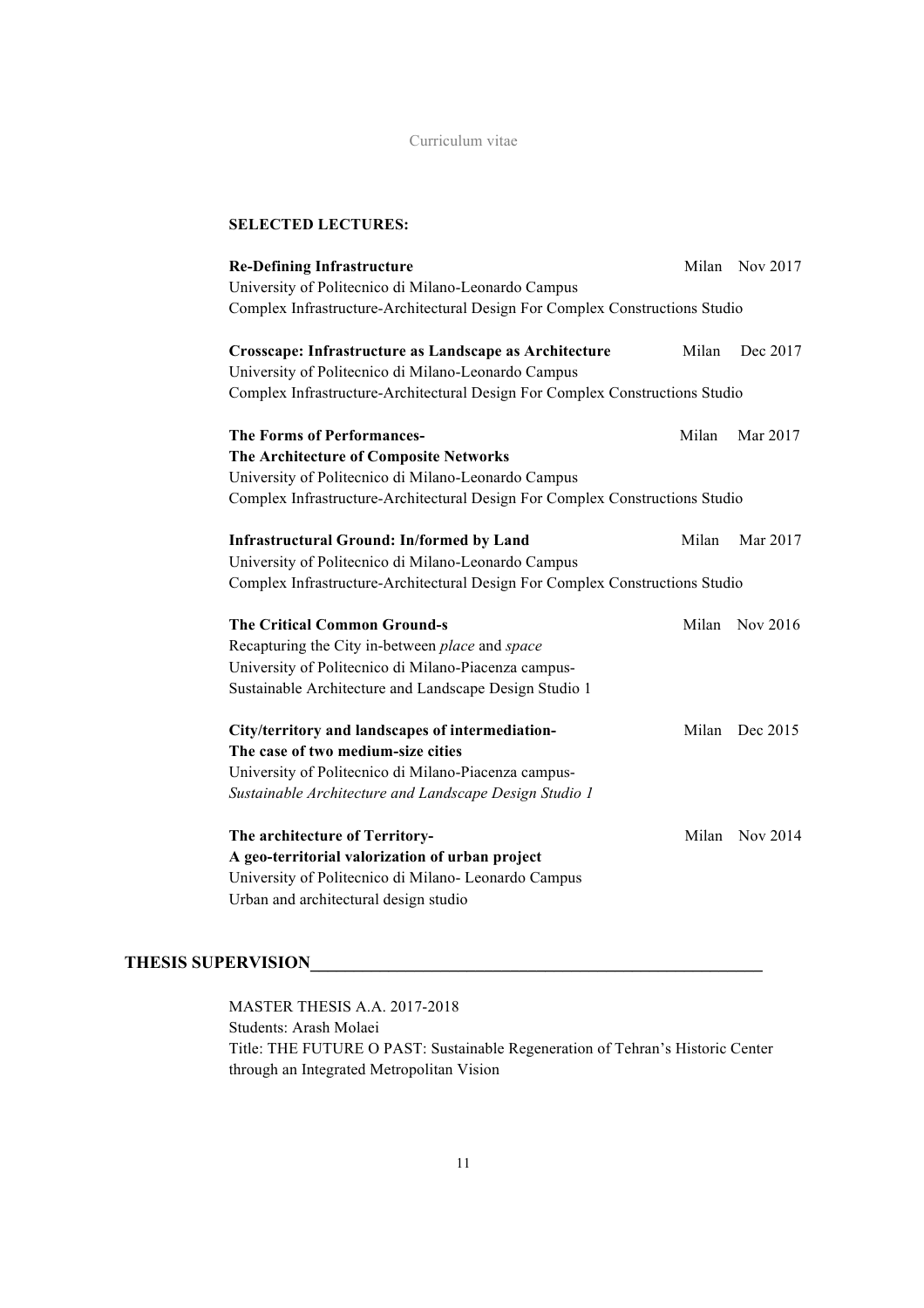The Case of Baharestan Public Square Supervisor: Narges Golkar

MASTER THESIS A A 2017 Students: Gizem Kadioglu Title: 'THE CITY INBETWEEN: A social platform proposal in between three bridges of Istanbul's Golden Horn The Case of Istanbul, Turkey Co-supervisor: Narges Golkar

MASTER THESIS A.A. 2017 Students: Izimcan Kurtaran Title: THE GATE OF BLACHERNAE, Re-enactment of an old Istanbulite neighbourhood through a new gate The Case of Istanbul, Turkey Co-supervisor: Narges Golkar

MASTER THESIS A.A. 2016-2017 Students: Saba Mohammadian, Ali Ershad Title: REVERSED CODE: Research center as a catalyzer to recover the degraded landscape- The Case of Najvan National Park, Isfahan, Iran Co-supervisor: Narges Golkar

MASTER THESIS A.A. 2016-2017 Student: Jiyoon Kim Title: EMERGING GROUND: A creative riverfront platform, generator of East London future Co-supervisor: Narges Golkar

MASTER THESIS A.A. 2016-2017 Students: Daniele Dalbosco, Clara Donati Title: AMMAN GROWTH PLAN-*La costruzione della metropoli: dall'infrastruttura al progetto di spazio pubblico* Co-supervisor: Narges Golkar, Hamza Benacer

MASTER THESIS A.A. 2015-2016 Student: Hadiseh Asghari Title: A PRACTICE OF REMEMBRANCE: Water for regeneration of public realm Co-supervisor: Narges Golkar

MASTER THESIS A.A. 2014-2015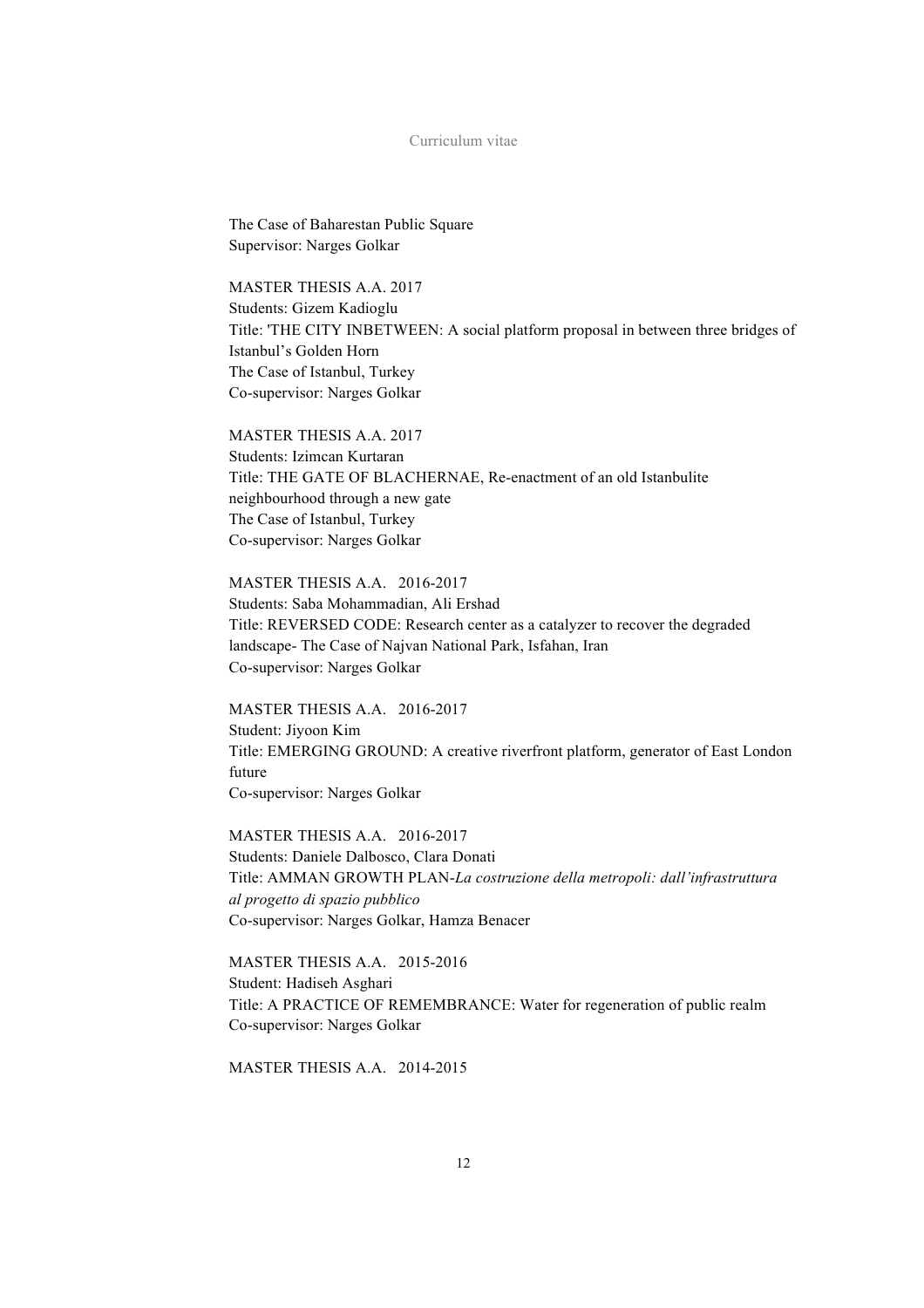Student: Beatrice Loda Title: MEXICO CITY: The Zócalo Project as the gate to the sunken identity of the city" Co-supervisor: Narges Golkar

#### MASTER THESIS A.A. 2013-2014

Student: Zohreh Shaghaghian Title: AGRI POLIS: Porosity on the edge. Strategic intervention for the recovery of Tehran peri-urban edge Co-supervisor: Narges Golkar

MASTER THESIS A.A. 2012-2013 Student: Ali Shariatpanahi, SeyedMorteza Farzandehmehr Title: RIVER DUALITY: Contrast between mass and void in peri-urban edge Co-supervisor: Narges Golkar

MASTER THESIS A.A. 2012-2013 Student: Golshid Saham, Seyedeh Golkoo Hooshmand Ziafi Title: CHARGING THE VOID: A design strategy for regenerating the urban counter spaces Co-supervisor: Narges Golkar

#### **ADDITIONAL PROFESSIONAL EXPERIENCES\_\_\_\_\_\_\_\_\_\_\_\_\_\_\_\_\_\_\_\_\_\_\_\_\_\_\_\_\_\_\_\_\_\_**

FREELANCE SENIOR ARCHITECT Milan-Tehran 2016-present

Design coordinator of the First Prize project for Tehran-Tabriz socio-ecological corridor, in collaboration with Studio Gioia Gibelli- Milan, Client: Urban Renewal Organization of Tehran (UROT)-Nov 2018- Mar 2019

Design consultant to architectural project for Mix-use buildings and public spaces:

- Koohsar Commercial Center-Tabriz, Feb 2017- Nov 2018 Architectural Design- Context analysis, project evaluation, and architectural design Phase 1, Client: Private
- Alavi Mix-use Building-Tehran, March 2016- Sept 2017 Architectural Design-phase1, 2, and finishing map, Client: Alavi Organization
- Najaf-Abad University Campus -Isfahan, July 2015- Dec 2015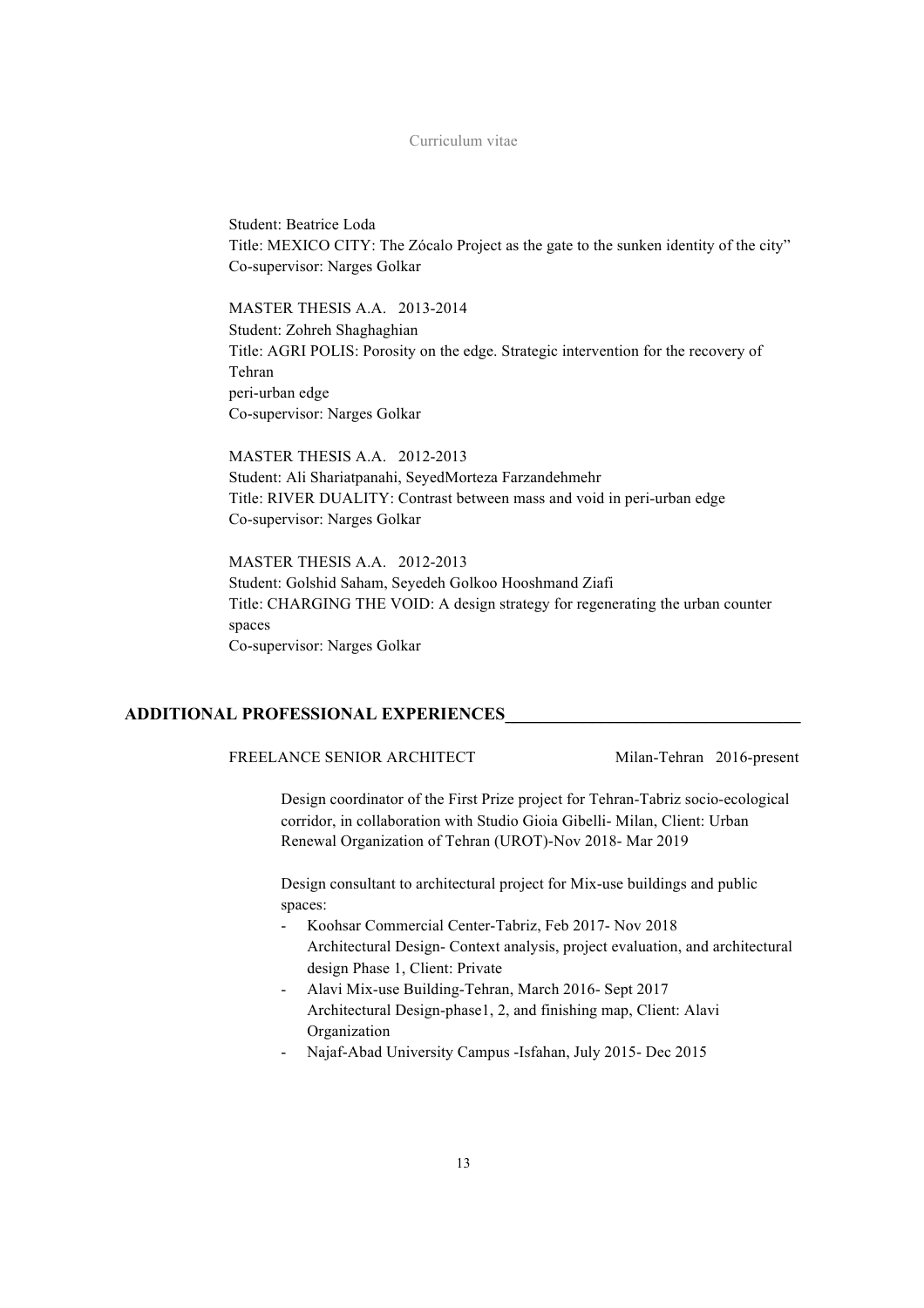Feasibility analysis, Masterplan and design evaluation, Client: IAU-Azad University

- SINA Sport Complex-Ardebil, April 2018-present Contextual analysis, project evaluation and architectural design phase 1, Client: Private

Design consultant to architectural projects for residential buildings:

- Tehran Millennium Tower- Tehran, Oct 2015- Sept 2017 Building executive details and compliance of architectural and finishing maps, Client: Mehan Mehraz Engineering
- Lavasaan Residential Building, Lavasaan-Tehran, Jan 2016- May 2017 Architectural design, technical layout and structure details, Client: Private

#### MAHAN MAHRAZ CONSULTING ENGINEERS Milan-Tehran 2011-2016

Senior architect and Design Consultant (part-time) The architectural design for residential and mix-used Buildings; analysis of building executive details and compliance of architectural, construction, and finishing maps

#### BARRECA &LA VARRA STUDIO Milan 2009-2010

Architect, urban designer

The design for several urban/ architecture projects and competitions:

- 'United Colors of Benetton Tehran Branch Competition Project: A window for Tehran
- *'*SHIFT-BOSTON Competition', Project. The Eco-Dam in Fourth point Channel, Research/design proposal
- 'Urban Requalification of Oltretorrente in Parma City', Project: TreeStreets, Research/design proposal

#### NAGHSH-E-ENGAREH ARCHITECTURE CONSULTANTS Tehran 2006-2008

Senior architect, urban designer

The architectural designs for two social housing complexes in the city of Shiraz including 160 apartments, public spaces and mobility services Clients: Bonyad e-Mostazafan Foundation

#### ALTECH CONSTRUCTION ENGINEERS Tehran 2005-2006

Designer, Technical Supervisor Technical supervisor for the building executive details and compliance of architectural and construction maps with new façade materials, and installation technologies,

Clients: Bonyad e-Mostazafan Foundation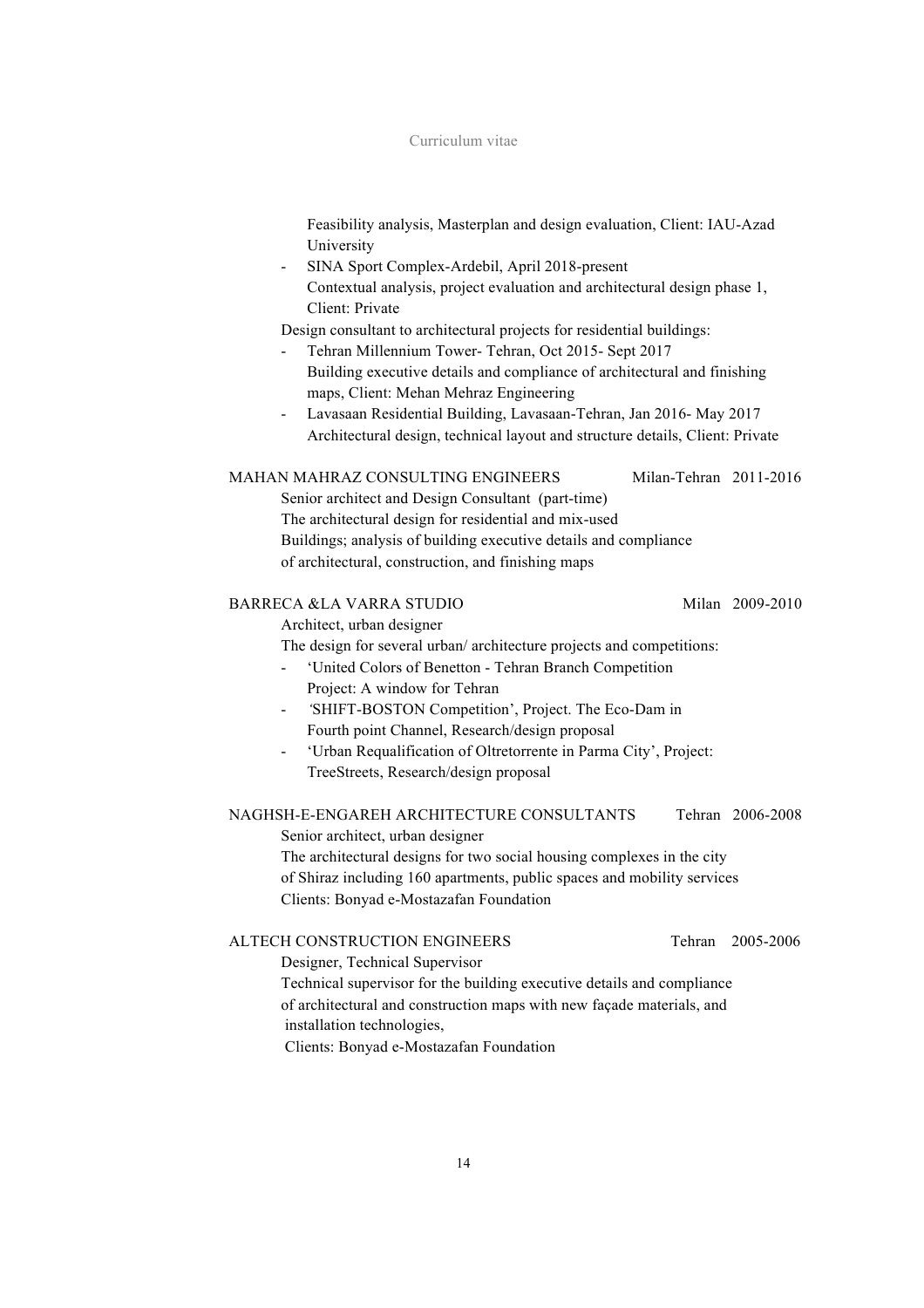| TALAEI ARCHITECTURE CONSULTANTS                                     | Tehran | 2004-2005        |
|---------------------------------------------------------------------|--------|------------------|
| Architect, project supervisor                                       |        |                  |
| The design for two residential buildings (Amiriha and Elahie) and   |        |                  |
| one sport complex (Beihaghi building in Arjantin Sq, Tehran),       |        |                  |
| Clients: Private                                                    |        |                  |
|                                                                     |        |                  |
| BAFT-E-BEHESTAN CONSULTING ENGINEERS                                |        | Tehran 2003-2004 |
| Junior architect, technical designer                                |        |                  |
| The design for 3 social housing complexes including 240 apartments, |        |                  |
| Public and commercial spaces following a mix-use development        |        |                  |
| strategy in the Northwest of the city of Tabriz, Iran               |        |                  |
| Client: The ministry of Road and Urban Development                  |        |                  |
|                                                                     |        |                  |

#### **RELEVANT KNOWLEDGE AND SKILLS\_\_\_\_\_\_\_\_\_\_\_\_\_\_\_\_\_\_\_\_\_\_\_\_\_\_\_\_\_\_\_\_\_\_\_\_\_\_\_\_**

#### CONSTRUCTION ENGINEERING

*Advanced Knowledge in analysis of building executive details and compliance of architectural, construction, and finishing maps*

#### CONCEPT DEVELOPMENT AND SYSTEM THINKING

*Basic Knowledge in Hard and soft systems thinking, Scenario planning and open innovation*

#### LANGUAGE

*English (advanced), Italian (moderately fluent), French (moderately fluent), Persian (native)*

#### **AWARDS AND GRANTS \_\_\_\_\_\_\_\_\_\_\_\_\_\_\_\_\_\_\_\_\_\_\_\_\_\_\_\_\_\_\_\_\_\_\_\_\_\_\_\_\_\_\_\_\_\_\_\_\_\_\_\_\_\_**

FIRST PRIZE PROJECT April 2019 Project: Tehran-Tabriz Socio-Ecological Corridor- in collaboration with Studio Gioia Gibelli- Milan Organizer: Urban Renewal Organization of Tehran (UROT)-Nov 2018- Mar 2019

POST-DOCTORAL RESEARCH GRANT 2017-2018 University of Politecnico di Milano, Department of Architecture and Urban Studies (DASTU) The Winner of public selection for the research project: "*Integrated metropolitan Vision for the sustainable regeneration of historical urban contexts: The case of Iran Parliament's area and Baharestan Square".* Duration: Mrach 2017- March 2018